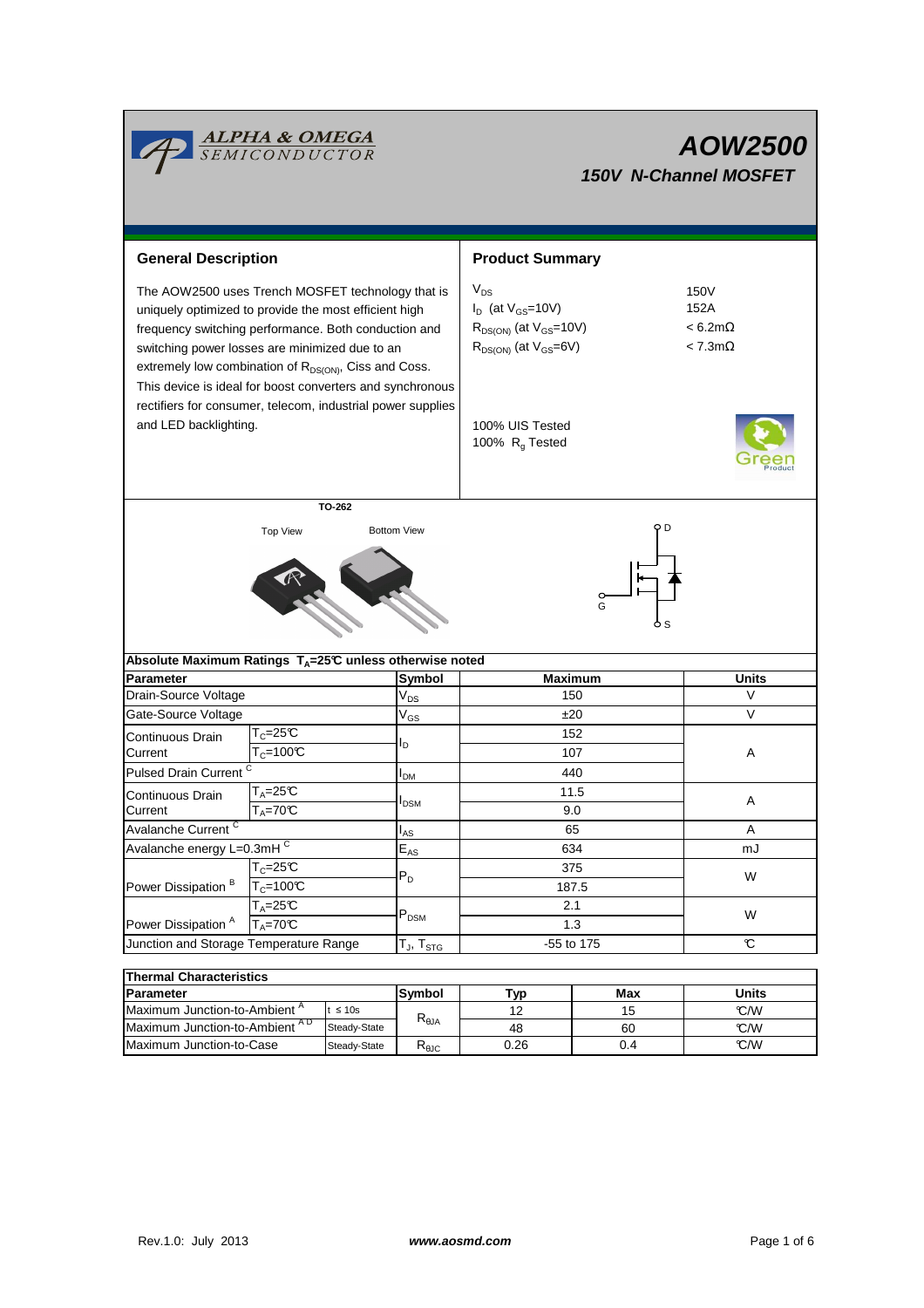

#### **Electrical Characteristics (TJ=25°C unless otherwise noted)**

| <b>Symbol</b>                                          | Parameter                                                               | <b>Conditions</b>                                                                           |     | <b>Typ</b> | <b>Max</b> | <b>Units</b> |  |  |  |  |
|--------------------------------------------------------|-------------------------------------------------------------------------|---------------------------------------------------------------------------------------------|-----|------------|------------|--------------|--|--|--|--|
| <b>STATIC PARAMETERS</b>                               |                                                                         |                                                                                             |     |            |            |              |  |  |  |  |
| <b>BV<sub>DSS</sub></b>                                | Drain-Source Breakdown Voltage                                          | $I_D = 250 \mu A$ , $V_{GS} = 0V$                                                           | 150 |            |            | $\vee$       |  |  |  |  |
| $I_{DSS}$                                              | Zero Gate Voltage Drain Current                                         | $V_{DS}$ =150V, $V_{GS}$ =0V                                                                |     |            | 1          | $\mu$ A      |  |  |  |  |
|                                                        |                                                                         | $T_{\parallel} = 55$ °C                                                                     |     |            | 5          |              |  |  |  |  |
| $I_{GSS}$                                              | Gate-Body leakage current                                               | $V_{DS} = 0V$ , $V_{GS} = \pm 20V$                                                          |     |            | ±100       | nA           |  |  |  |  |
| $\mathsf{V}_{\mathsf{GS}(\underline{t}\underline{h})}$ | Gate Threshold Voltage                                                  | $V_{DS} = V_{GS}$ , $I_D = 250 \mu A$                                                       | 2.3 | 2.8        | 3.5        | $\vee$       |  |  |  |  |
|                                                        | Static Drain-Source On-Resistance                                       | $V_{GS}$ =10V, $I_{D}$ =20A                                                                 |     | 5.1        | 6.2        |              |  |  |  |  |
|                                                        |                                                                         | $T_{\parallel} = 125$ °C<br>TO <sub>262</sub>                                               |     | 9.9        | 12         | $m\Omega$    |  |  |  |  |
| $R_{DS(ON)}$                                           |                                                                         | $V_{GS}$ =6V, $I_D$ =20A                                                                    |     | 5.6        | 7.3        |              |  |  |  |  |
|                                                        |                                                                         | TO <sub>262</sub>                                                                           |     |            |            | $m\Omega$    |  |  |  |  |
| $g_{FS}$                                               | <b>Forward Transconductance</b>                                         | $V_{DS}$ =5V, $I_D$ =20A                                                                    |     | 70         |            | S            |  |  |  |  |
| $V_{SD}$                                               | Diode Forward Voltage                                                   | $IS=1A, VGS=0V$                                                                             |     | 0.66       | 1          | $\vee$       |  |  |  |  |
| $I_{\rm S}$                                            | Maximum Body-Diode Continuous Current                                   |                                                                                             |     |            | 152        | A            |  |  |  |  |
|                                                        | <b>DYNAMIC PARAMETERS</b>                                               |                                                                                             |     |            |            |              |  |  |  |  |
| $C_{\text{iss}}$                                       | Input Capacitance                                                       |                                                                                             |     | 6460       |            | pF           |  |  |  |  |
| $C_{\rm oss}$                                          | <b>Output Capacitance</b>                                               | $V_{GS}$ =0V, $V_{DS}$ =75V, f=1MHz                                                         |     | 586        |            | pF           |  |  |  |  |
| $C_{\text{rss}}$                                       | Reverse Transfer Capacitance                                            |                                                                                             |     | 22         |            | pF           |  |  |  |  |
| $R_{q}$                                                | Gate resistance                                                         | $V_{GS}$ =0V, $V_{DS}$ =0V, f=1MHz                                                          | 1   | 2.1        | 3.2        | Ω            |  |  |  |  |
|                                                        | <b>SWITCHING PARAMETERS</b>                                             |                                                                                             |     |            |            |              |  |  |  |  |
| $\mathsf{Q}_{g(10V)}$                                  | <b>Total Gate Charge</b>                                                |                                                                                             |     | 97         | 136        | nC           |  |  |  |  |
| $\mathsf{Q}_{\underline{\mathsf{gs}}}$                 | Gate Source Charge                                                      | $V_{GS}$ =10V, $V_{DS}$ =75V, $I_{D}$ =20A                                                  |     | 22.5       |            | nC           |  |  |  |  |
| $\mathsf{Q}_{\text{gd}}$                               | Gate Drain Charge                                                       |                                                                                             |     | 17         |            | nC           |  |  |  |  |
| $t_{\text{D}(on)}$                                     | Turn-On DelayTime                                                       |                                                                                             |     | 18.5       |            | ns           |  |  |  |  |
| $\mathbf{t}_\mathrm{r}$                                | Turn-On Rise Time                                                       | $V_{GS}$ =10V, $V_{DS}$ =75V, R <sub>L</sub> =3.75 $\Omega$ ,<br>$R_{\text{GEN}} = 3\Omega$ |     | 20         |            | ns           |  |  |  |  |
| $t_{D(off)}$                                           | Turn-Off DelayTime                                                      |                                                                                             |     | 67.5       |            | ns           |  |  |  |  |
| $t_f$                                                  | Turn-Off Fall Time                                                      |                                                                                             |     | 14         |            | ns           |  |  |  |  |
| $t_{rr}$                                               | Body Diode Reverse Recovery Time                                        | $I_F = 20A$ , dl/dt=500A/ $\mu$ s                                                           |     | 90         |            | ns           |  |  |  |  |
| $\mathsf{Q}_{\mathsf{rr}}$                             | $I_F = 20A$ , dl/dt=500A/ $\mu$ s<br>Body Diode Reverse Recovery Charge |                                                                                             |     | 1090       |            | nC           |  |  |  |  |

A. The value of R<sub>θJA</sub> is measured with the device mounted on 1in<sup>2</sup> FR-4 board with 2oz. Copper, in a still air environment with T<sub>A</sub> =25°C. The Power dissipation  $P_{DSM}$  is based on R  $_{B1A}$  and the maximum allowed junction temperature of 150°C. The value in any given application depends on the user's specific board design, and the maximum temperature of 175°C may be used if the PCB allows it.

B. The power dissipation P<sub>D</sub> is based on T<sub>J(MAX)</sub>=175°C, using junction-to-case thermal resistance, and is more useful in setting the upper<br>dissipation limit for cases where additional heatsinking is used.

C. Repetitive rating, pulse width limited by junction temperature T<sub>J(MAX)</sub>=175°C. Ratings are based on low frequency and duty cycles to keep initial  $T_1 = 25^\circ$  C.

D. The  $R_{\theta JA}$  is the sum of the thermal impedance from junction to case  $R_{\theta JC}$  and case to ambient.

E. The static characteristics in Figures 1 to 6 are obtained using <300µs pulses, duty cycle 0.5% max.<br>F. These curves are based on the junction-to-case thermal impedance which is measured with the device mounted to a larg

G. The maximum current limited by package.

H. These tests are performed with the device mounted on 1 in<sup>2</sup> FR-4 board with 2oz. Copper, in a still air environment with T<sub>A</sub>=25°C.

THIS PRODUCT HAS BEEN DESIGNED AND QUALIFIED FOR THE CONSUMER MARKET. APPLICATIONS OR USES AS CRITICAL COMPONENTS IN LIFE SUPPORT DEVICES OR SYSTEMS ARE NOT AUTHORIZED. AOS DOES NOT ASSUME ANY LIABILITY ARISING OUT OF SUCH APPLICATIONS OR USES OF ITS PRODUCTS. AOS RESERVES THE RIGHT TO IMPROVE PRODUCT DESIGN, FUNCTIONS AND RELIABILITY WITHOUT NOTICE.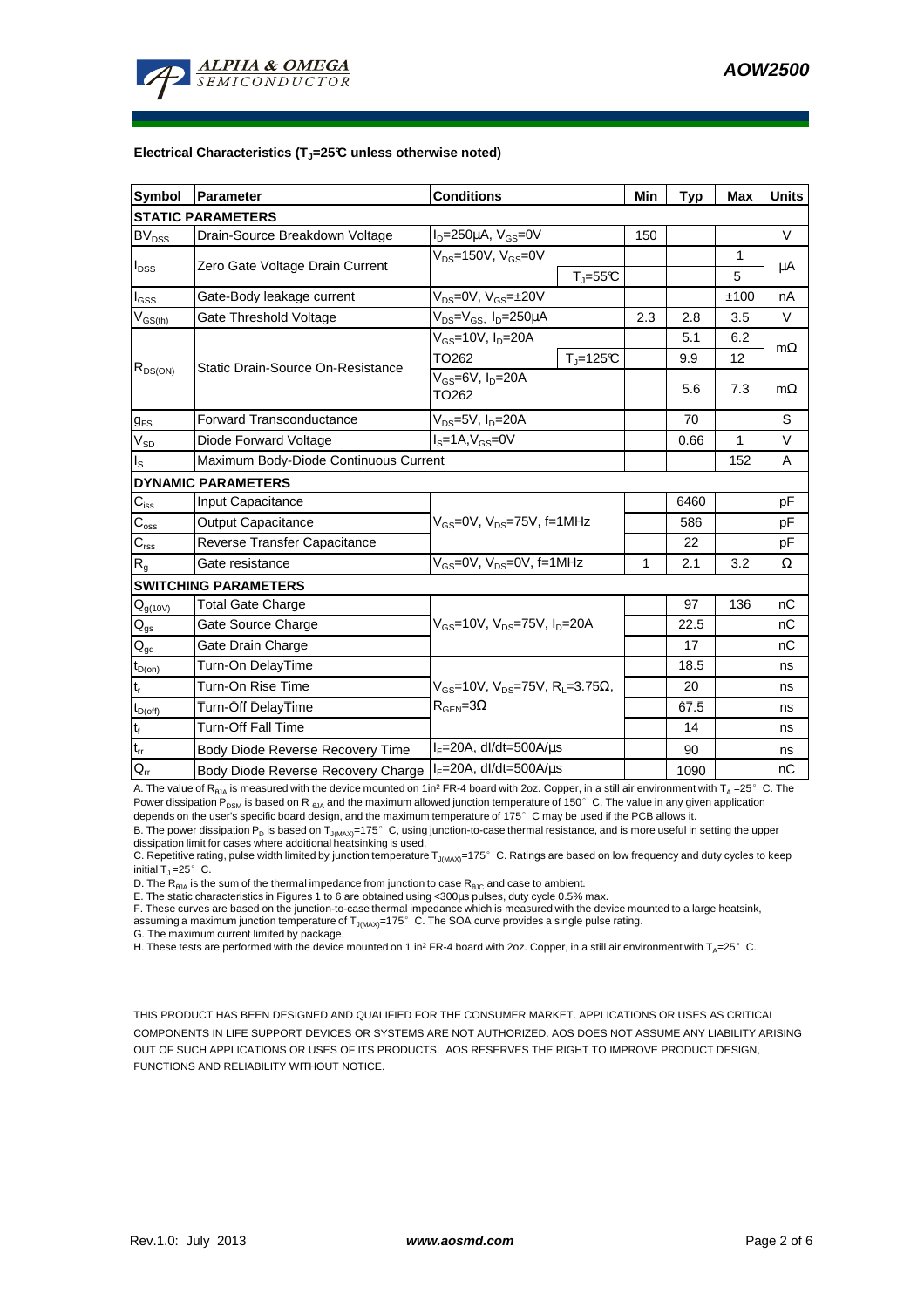

#### **TYPICAL ELECTRICAL AND THERMAL CHARACTERISTICS**

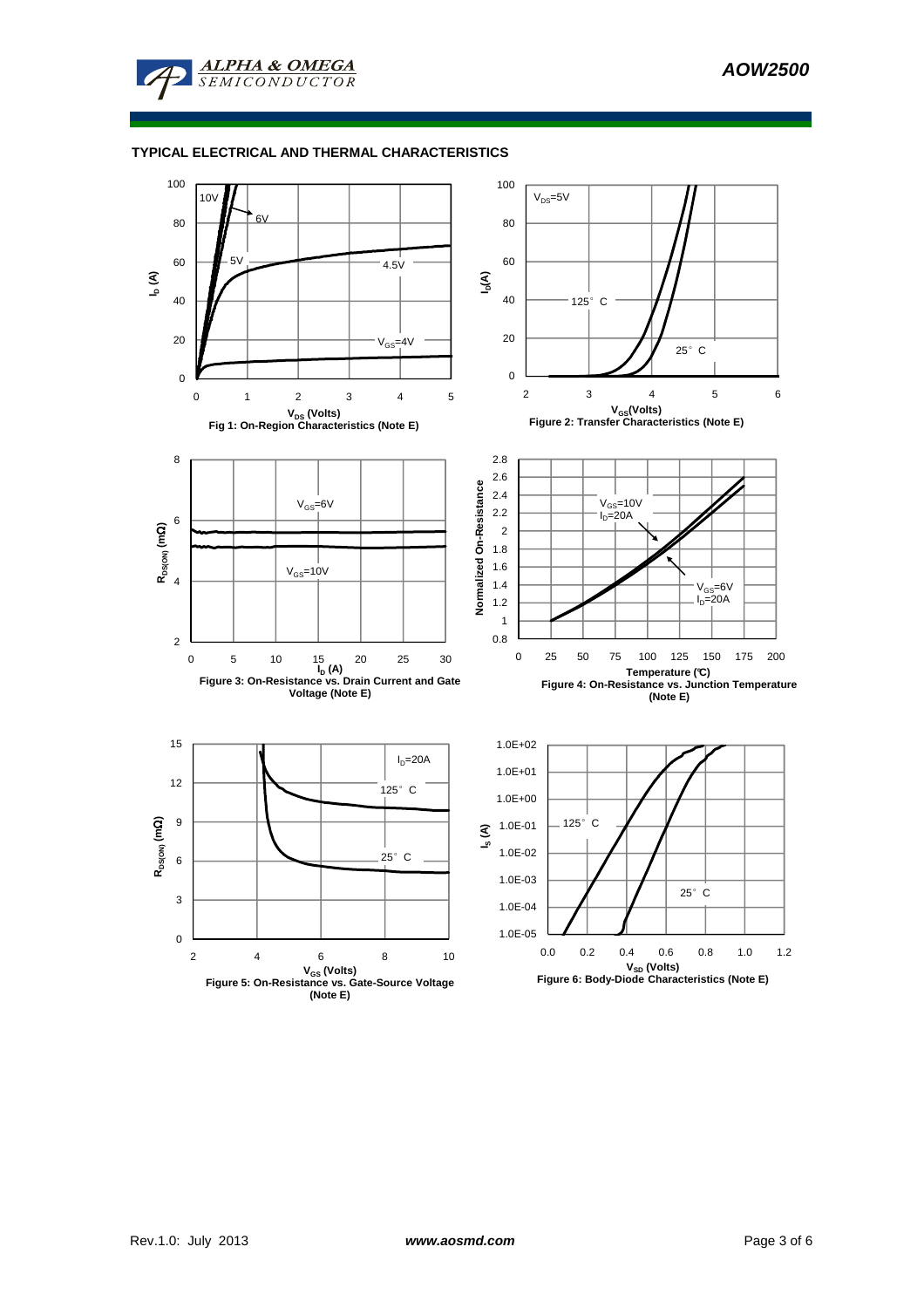

### **TYPICAL ELECTRICAL AND THERMAL CHARACTERISTICS**



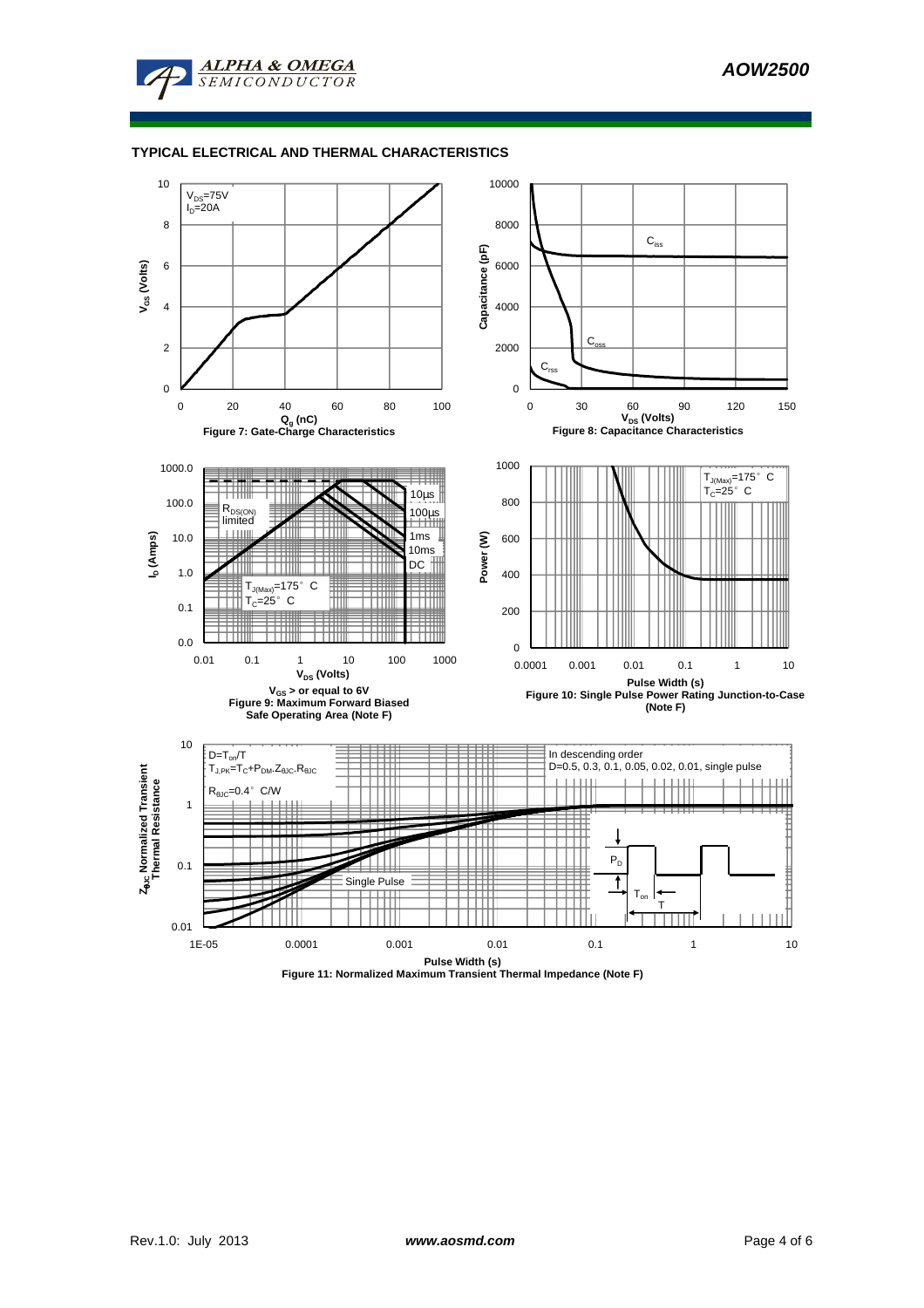

**ALPHA & OMEGA** SEMICONDUCTOR